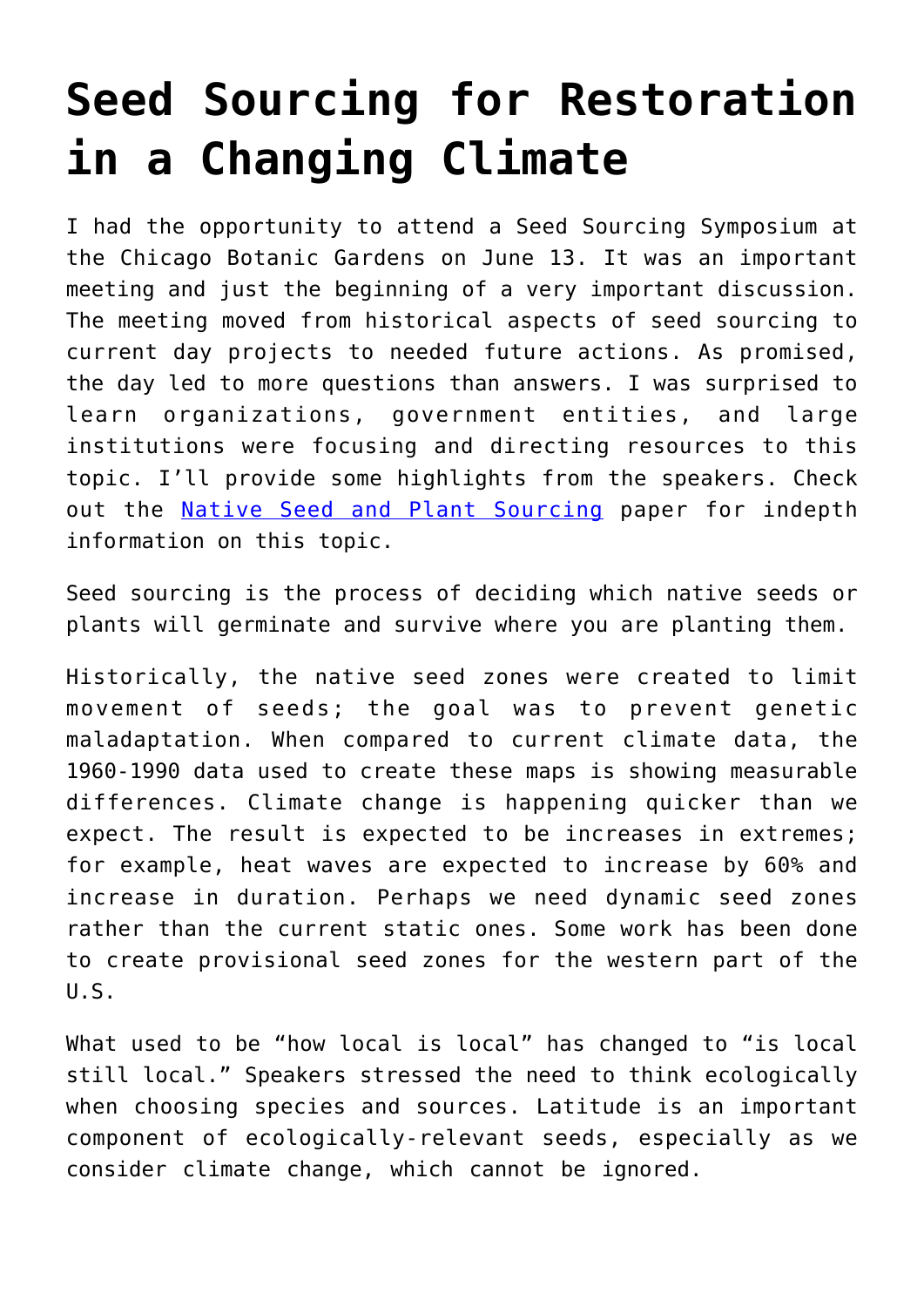Can we rely on adaptive evolution to rescue our wild populations from climate change? Can pollinators keep up with flowering evolution? Research is being done using trees in the northwest but we were cautioned that one species example cannot be extrapolated to another.

Commercial native seed companies were represented. They expressed a need for scientific evaluation of seed genetics. At present, their source identification is on the honor system. Native seed is not sold based on genetic standards; it is seed collected from native populations where no genetic testing of parent material has been conducted. It was emphasized that we are not able to genetically pinpoint a species. There is no historical genetic data on plants. We know genetic material is moved about via insects; we also know it is moved by bacteria and fungi.

Jack Pizzo, a commercial seed producer, used the analogy of Dr. Frankenstein to describe our current restoration practices. We take all these disparate parts with huge variability and put them together to recreate an ecosystem. These puzzle pieces are not static nor are they well studied. What is science and what is opinion when specifications of provenance for projects are written for commercial suppliers? Supply and demand must be considered. Is the demand for certain provenance, which may or may not be "genetically appropriate" keeping up with the economic realities?

A couple of presenters encouraged folks to "poke holes" in current practices. Not as a way to negatively criticize but as a way to "make it better." Playing devil's advocate and rethinking restoration practices is imperative and should be encouraged. Nature isn't static. Nature doesn't have a rote schedule. Neither should we.

The Bureau of Land Management (BLM) has established a National Seed Strategy for Rehabialition and Restoration; the success of this is based on "a nationwide network of native seed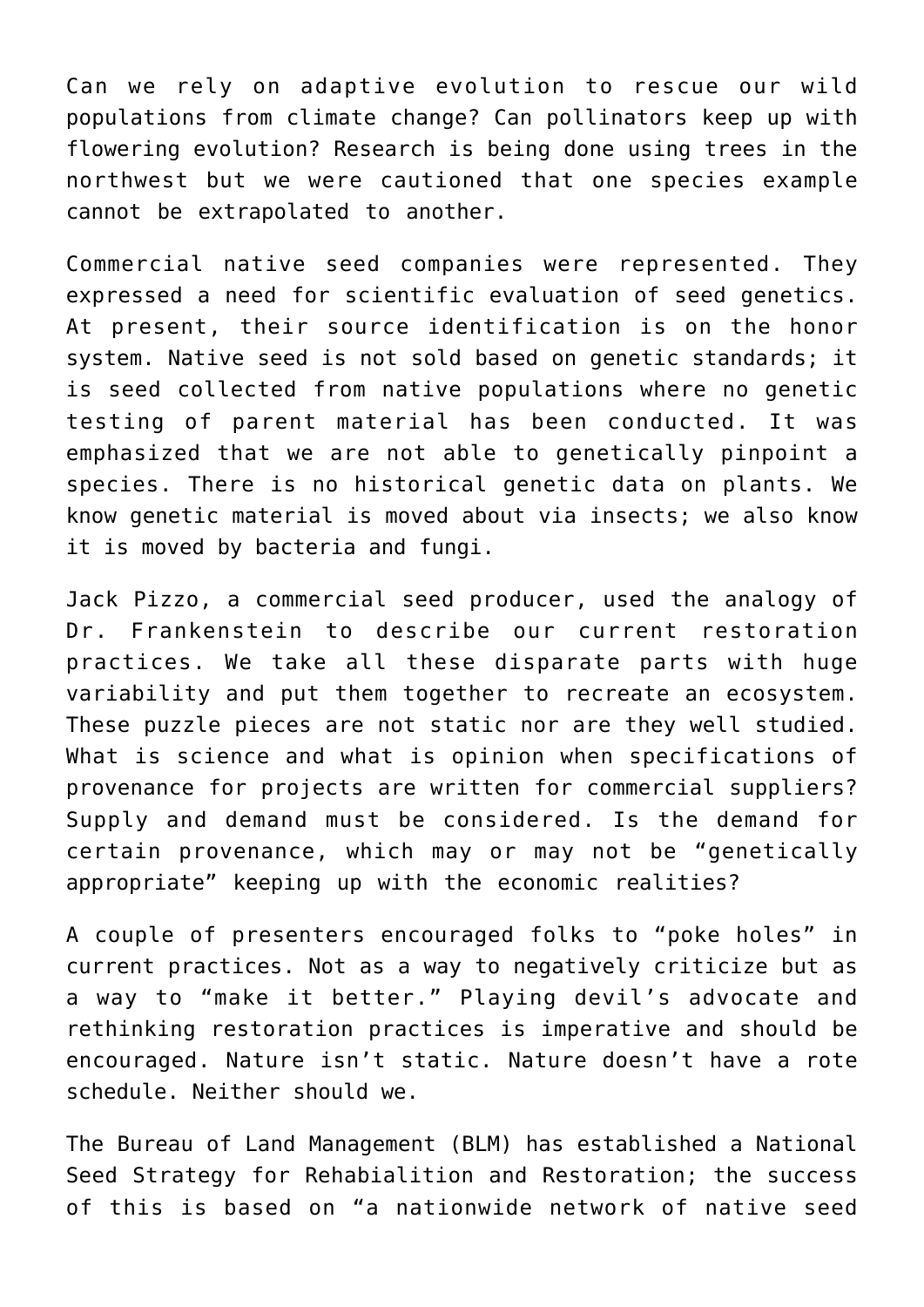collectors"—from private individuals to organizations. The ultimate goal is to preserve our native seed stock and develop driven seed zones for each plant and tree which can be used for seed transfer. Our current use of serendipity rather than strategy backed with scientific evidence will not create resilient ecosystems. "We need the same forward-thinking management we demand for other natural resources such as timber and oil," states Peggy Olwell, BLM.

While the BLM has initiated the first steps to preserve and protect our native seed sources, they readily admit that making sure the "right seed is in the right place at the right time" is the responsibility of the practitioner. And gaps in getting the information from the scientific community to the practitioner cannot be denied.

## **Projects already initiated:**

- [Natural Selections –](http://www.tallgrassprairiecenter.org/natural-selections) The Natural Selections Program develops high quality, genetically diverse, regionally adapted native seed for prairie and wetland restorations.
- **[Prairie on Farms](http://www.tallgrassprairiecenter.org/prairie-farms)** Tallgrass Prairie Center has begun a new project to share knowledge of prairie reconstruction and management techniques with rural landowners.
- [National Seed Strategy](https://www.blm.gov/sites/blm.gov/files/uploads/NationalSeedStrategy_MakingProgress_2018.pdf) Their mission is to ensure the availability of genetically appropriate seed to restore viable and productive plant communities and sustainable ecosystems.
- Seed Zone Summit The northeastern area of the Forest Service will be holding this summit in 2017 to develop seed zones, develop guidelines for their use, and define terminology. The date and location are to be determined.
- Nature Serve has created a [Climate Change Vulnerability](http://www.natureserve.org/conservation-tools/climate-change-vulnerability-index) [Index](http://www.natureserve.org/conservation-tools/climate-change-vulnerability-index) to identify plants and animals most vulnerable to climate change